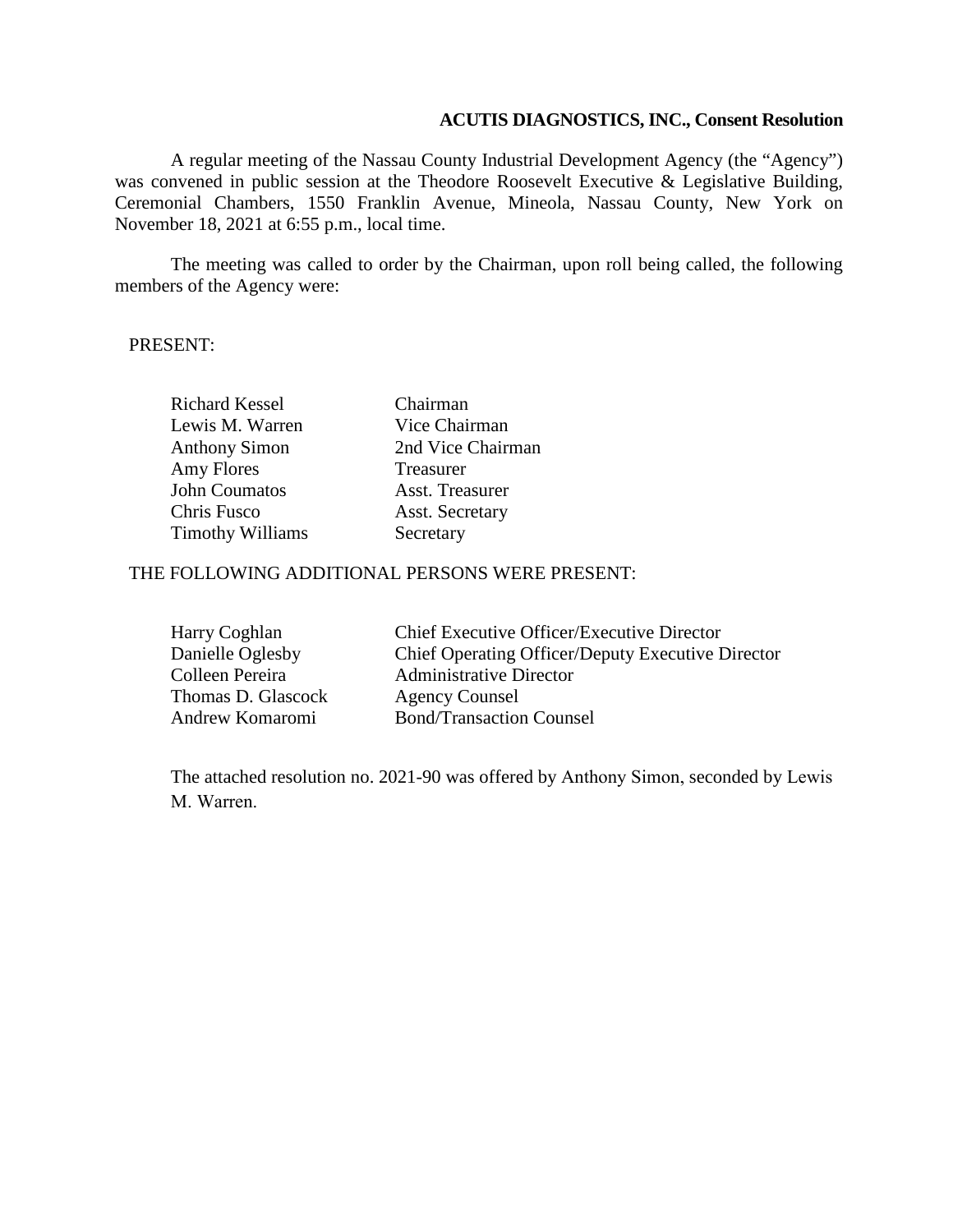#### Resolution No. 2021-90

### RESOLUTION OF THE NASSAU COUNTY INDUSTRIAL DEVELOPMENT AGENCY AUTHORIZING CERTAIN MATTERS IN CONNECTION WITH ITS STRAIGHT-LEASE TRANSACTION WITH ACUTIS DIAGNOSTICS, INC.

WHEREAS, the Nassau County Industrial Development Agency (the "Agency") is authorized and empowered by the provisions of Chapter 1030 of the 1969 Laws of New York, constituting Title 1 of Article 18-A of the General Municipal Law, Chapter 24 of the Consolidated Laws of New York, as amended (the "Enabling Act"), and Chapter 674 of the 1975 Laws of New York, as amended, constituting Section 922 of said General Municipal Law (said Chapter and the Enabling Act being hereinafter collectively referred to as the "Act") to promote, develop, encourage and assist in the acquiring, constructing, reconstructing, improving, maintaining, equipping and furnishing of manufacturing, industrial and commercial facilities, among others, for the purpose of promoting, attracting and developing economically sound commerce and industry to advance the job opportunities, health, general prosperity and economic welfare of the people of the State of New York, to improve their prosperity and standard of living, and to prevent unemployment and economic deterioration; and

WHEREAS, to accomplish its stated purposes, the Agency is authorized and empowered under the Act to acquire, construct, reconstruct and install one or more "projects" (as defined in the Act) or to cause said projects to be acquired, constructed, reconstructed and installed and to convey said projects or to lease said projects with the obligation to purchase; and

WHEREAS, ACUTIS DIAGNOSTICS, INC., a corporation organized and existing under the laws of the State of New York, or any parent entity, affiliate, or entity formed or to be formed on its behalf, including without limitation, 400 Karin Lane NA, LLC, a limited liability company organized and existing under the laws of the State of New York, (collectively, the "Applicant"), has presented an application for financial assistance (the "Application") to the Agency, which Application requests that the Agency consider undertaking a project (the "Project") consisting of the following: (A)(1) the acquisition of an interest in an approximately 2.336 acre parcel of land located at 400 Karin Lane, Hicksville, Town of Oyster Bay, Nassau County, New York (Section: 46; Block: 585; Lot: 38) (the "Land"), (2) the renovation of an existing approximately 40,091 square foot building (the "Building") and other related improvements to the Land, and (3) the acquisition of certain furniture, fixtures, machinery and equipment (the "Equipment") necessary for the completion thereof (collectively, the Land, Building, and Equipment are the "Project Facility"), all of the foregoing for use by the Applicant as a research and development facility for the testing of new tools used in molecular and infectious disease diagnostics and specialized laboratory operations; (B) the granting of certain "financial assistance" (within the meaning of Section 854(14) of the General Municipal Law) with respect to the foregoing in the form of potential exemptions or partial exemptions from real property taxes, mortgage recording taxes and sales and use taxes (collectively, the "Financial Assistance"); and (C) the lease (with an obligation to purchase), license or sale of the Project Facility to the Applicant or such other entity as may be designated by the Applicant and agreed upon by the Agency; and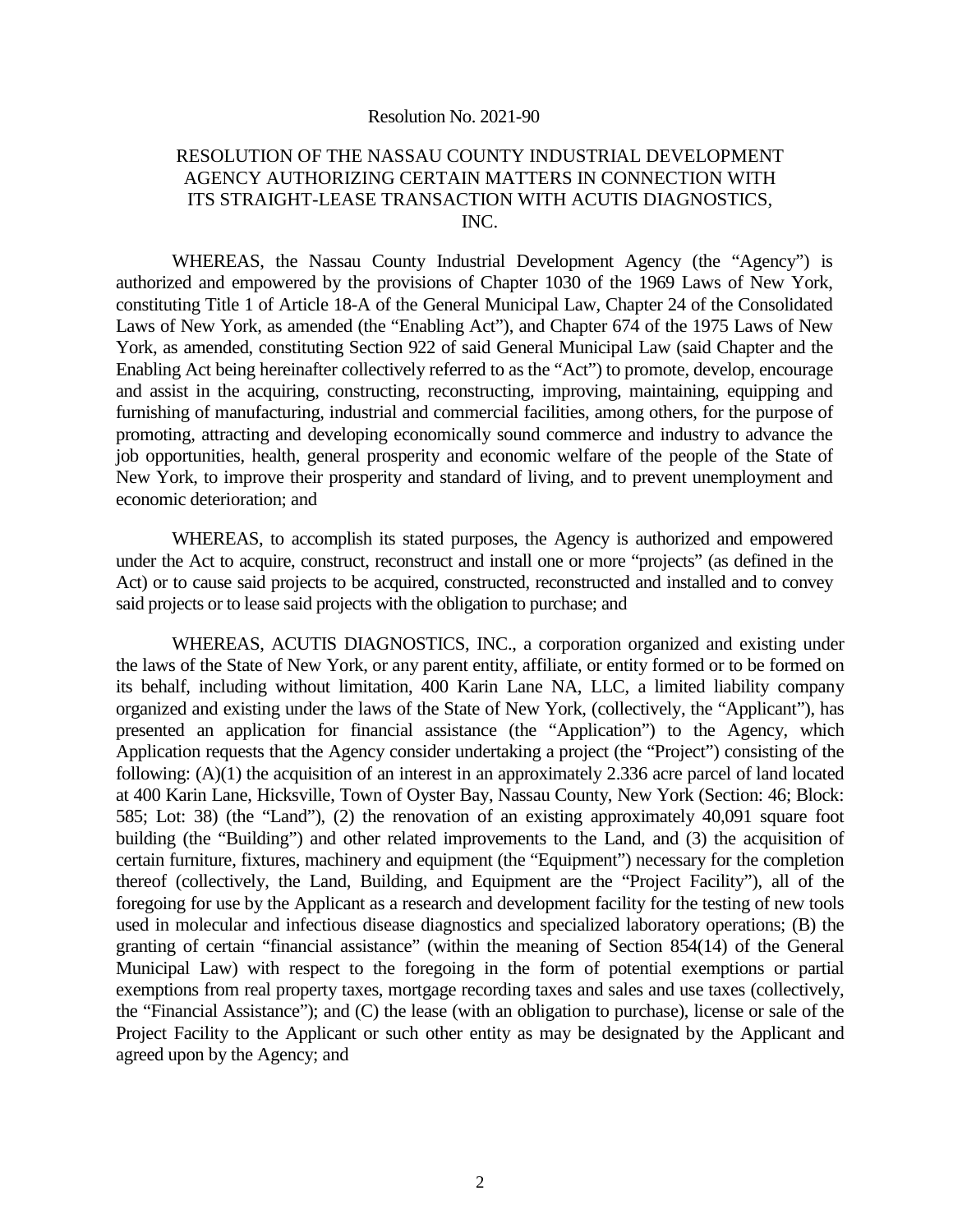WHEREAS, the Agency appointed the Applicant as agent of the Agency to undertake the renovation, installation and equipping of the Project Facility, all pursuant to the terms and conditions set forth in the Sublease Agreement (Uniform Project Agreement), dated as of April 1, 2019, between the Applicant and the Agency (the "Project Agreement"), and the other Transaction Documents (as defined in the Project Agreement); and

WHEREAS, by its correspondence, dated October 27, 2021, the Applicant has requested that the Agency consent to the amendment of the Uniform Project and the other Transaction Documents to allow the Applicant to (i) increase the project cost by \$1,000,000.00, (ii) increase the sales tax exemption by \$86,250.00, (iii) complete the acquisition, construction, installation and equipping of the Project Facility on or before August 1, 2023 and (iv) to extend the Applicant's status as the Agency's agent for purposes of its sales tax exemption to August 1, 2023 due to COVID-19 related construction delays and increase in the cost of materials; and

WHEREAS, the amount of additional Financial Assistance to be granted to the Applicant with respect to the completion of the Project (including the financing thereof) would be less than \$100,000 and, therefore, a public hearing of the Agency is not required pursuant to Section 859-a of the Act; and

WHEREAS, the Agency is willing to consent to an extension, subject to the terms of this Resolution.

NOW, THEREFORE, BE IT RESOLVED BY THE MEMBERS OF THE NASSAU COUNTY INDUSTRIAL DEVELOPMENT AGENCY, AS FOLLOWS:

Section 1. Capitalized terms used but not otherwise defined herein shall have the meanings given to them in the Lease.

Section 2. The Agency hereby ratifies, confirms and approves all actions heretofore taken by the Chairman, the Vice Chairman, Chief Executive Officer/Executive Director, Chief Operating Officer and the staff of the Agency with respect to the Consent and Waiver and other matters contemplated by this Resolution, including, without limitation, those actions required to ensure full compliance with the requirements of the Act, Article 8 of the Environmental Conservation Law (the "SEQR Act") and the regulations adopted pursuant thereto (the "Regulations" and together with the SEQR Act, collectively, "SEQRA"), and all other Applicable Laws that relate thereto.

Section 3. The Agency determines that the Applicant's request with respect to previously approved and unchanged Project is a Type II Action pursuant to SEQRA involving "continuing agency administration" which does not involve "new programs or major reordering of priorities that may affect the environment" (6 NYCRR  $\S617.5(c)(20)$ ) and therefore no Findings or determination of significance are required under SEQRA.

Section 4. The additional Financial Assistance being requested by the Applicant is a maximum sale tax exemption in an amount not to exceed \$86,250.00, which is less than \$100,000.000, and, therefore, no public hearing of the Agency is required pursuant to Section 859-a of the Act.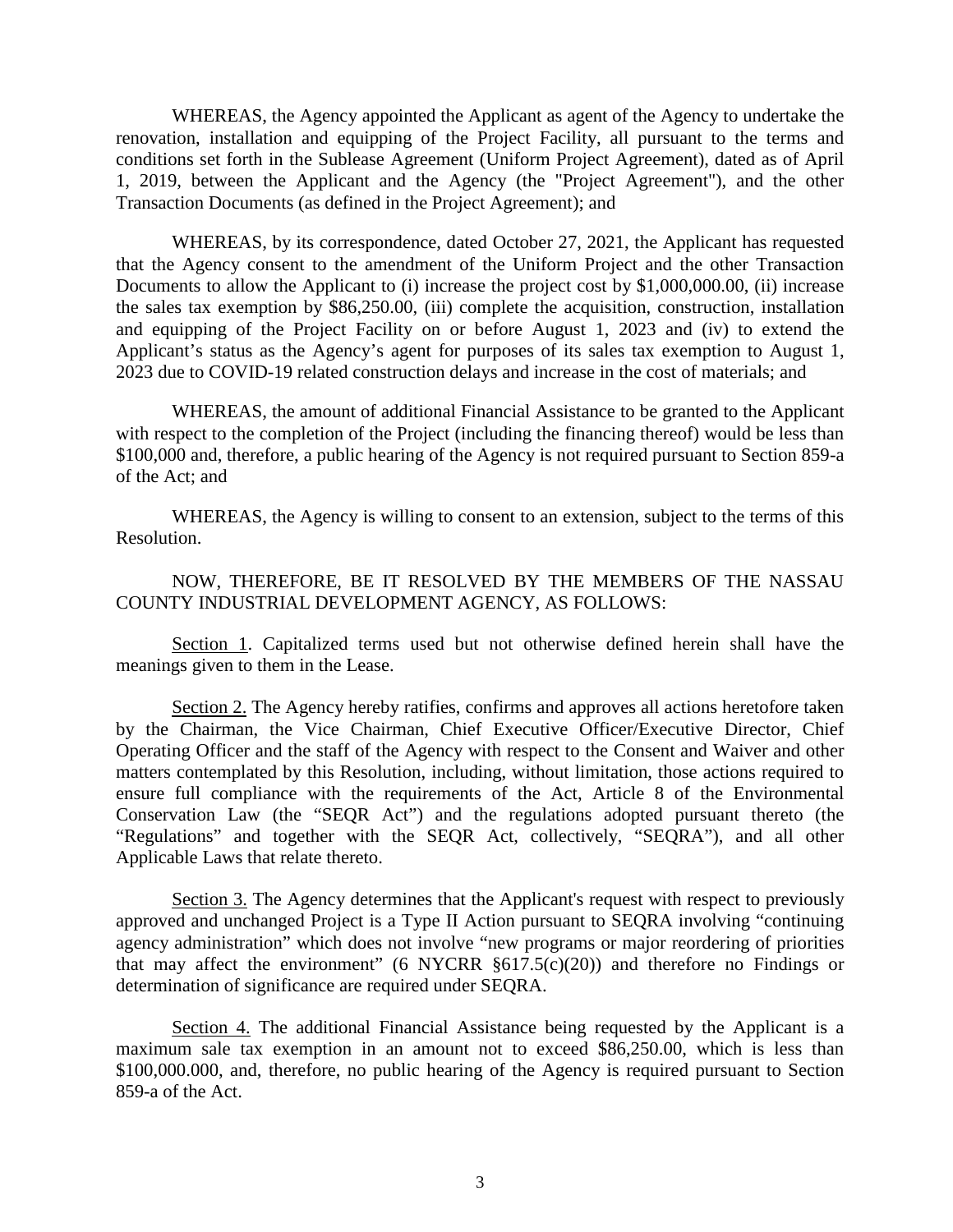Section 5. The Agency has considered the request made by the Applicant and hereby finds and determines that the requested consent will promote the job opportunities, health, general prosperity and economic welfare of the inhabitants of Nassau County, New York, and improve their standard of living, and thereby serve the public purposes of the Act. Accordingly, the Agency grants the Applicant an extension to complete the acquisition, construction, installation and equipping of the Project Facility on or before August 1, 2023 and to extend the Applicant's status as the Agency's agent for purposes of its sales tax exemption to August 1, 2023.

Section 6. The Agency hereby determines that the Agency has fully complied with the requirements of the Act, SEQRA and all other Applicable Laws that relate to the requested consents.

Section 7. The Chairman, the Vice Chairman, the Chief Executive Officer/Executive Director, Chief Operating Officer and Administrative Director of the Agency are each hereby designated an Authorized Representative of the Agency and each of them is hereby authorized and directed, acting individually or jointly, to execute and deliver any and all consents, agreements, papers, instruments, opinions, certificates, affidavits and other documents required in connection with the Transaction Documents (collectively, the "Consent Documents"), and to do and cause to be done any and all acts and things necessary or proper for carrying out this Resolution, including, without limitation, taking any necessary action to obtain consent of any other person or party necessary with respect to execution, delivery and approval of the Consent Documents.

Section 8. The authorizations set forth in this Resolution are subject to the conditions that the Applicant shall reimburse the Agency for all costs and expenses incurred by the Agency in connection with the transactions contemplated herein, including, without limitation, the Agency's consent and amendment fees and all reasonable attorneys' fees and disbursements incurred by the Agency, including without limitation, the fees and expenses of Special Counsel, Harris Beach PLC.

Section 9. All covenants, stipulations, obligations and agreements of the Agency contained in this Resolution and the Consent Documents shall be deemed to be the covenants, stipulations, obligations and agreements of the Agency to the full extent authorized or permitted by law, and such covenants, stipulations, obligations and agreements shall be binding upon the Agency and its successors from time to time; provided, however, that no covenants, stipulations, obligations or agreements of the Agency contained in this Resolution, any Consent Document shall give rise to any pecuniary liability of the Agency or a charge against its general credit or shall obligate the Agency in any way except to the extent that the same can be paid or recovered from the Project Facility or the sale or liquidation of the Project Facility or revenues therefrom.

No covenant, stipulation, obligation or agreement herein contained or contained in any Consent Document shall be deemed to be a covenant, stipulation, obligation or agreement of any member, officer, agent or employee of the Agency in his or her individual capacity and neither the members of the Agency nor any officer executing any Consent Document shall be liable personally on the Consent Documents or be subject to any personal liability or accountability by reason of the issuance thereof.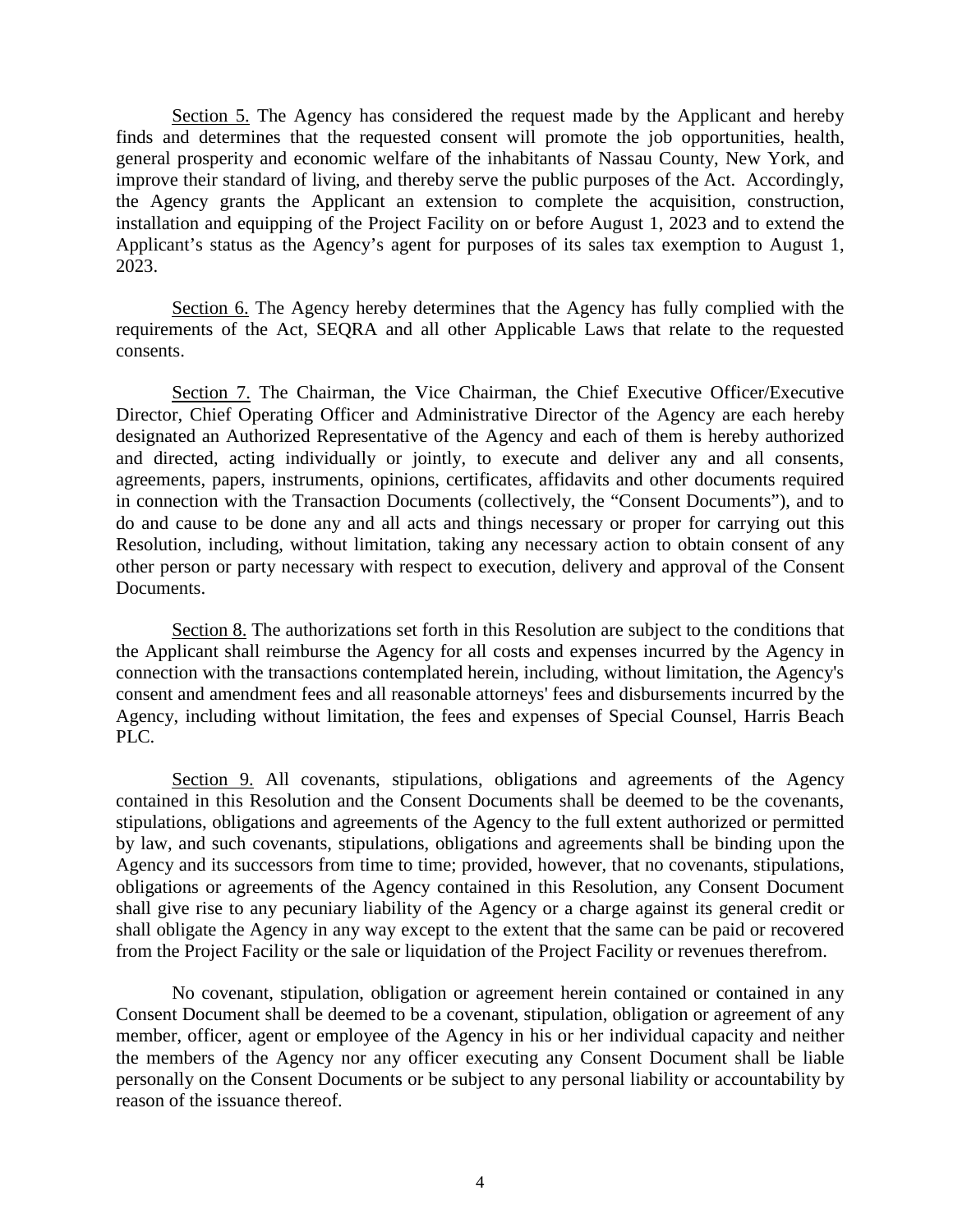Section 10. The Chairman and Chief Executive Officer/Executive Director of the Agency are each hereby authorized to approve modifications to the terms approved herein which are not inconsistent with the intent and substance of this Resolution, such approval to be evidenced by the execution by any one of such officers of the Consent Documents containing such modifications.

Section 11. Notwithstanding any provision in the Transaction Documents to the contrary, the Agency's consent does not and shall not be construed to mean that there are no defaults or events of default under the Project Agreement or any other Transaction Document or that any such defaults or events of default have been or shall be waived by the Agency.

s

Section 12. This Resolution shall take effect immediately.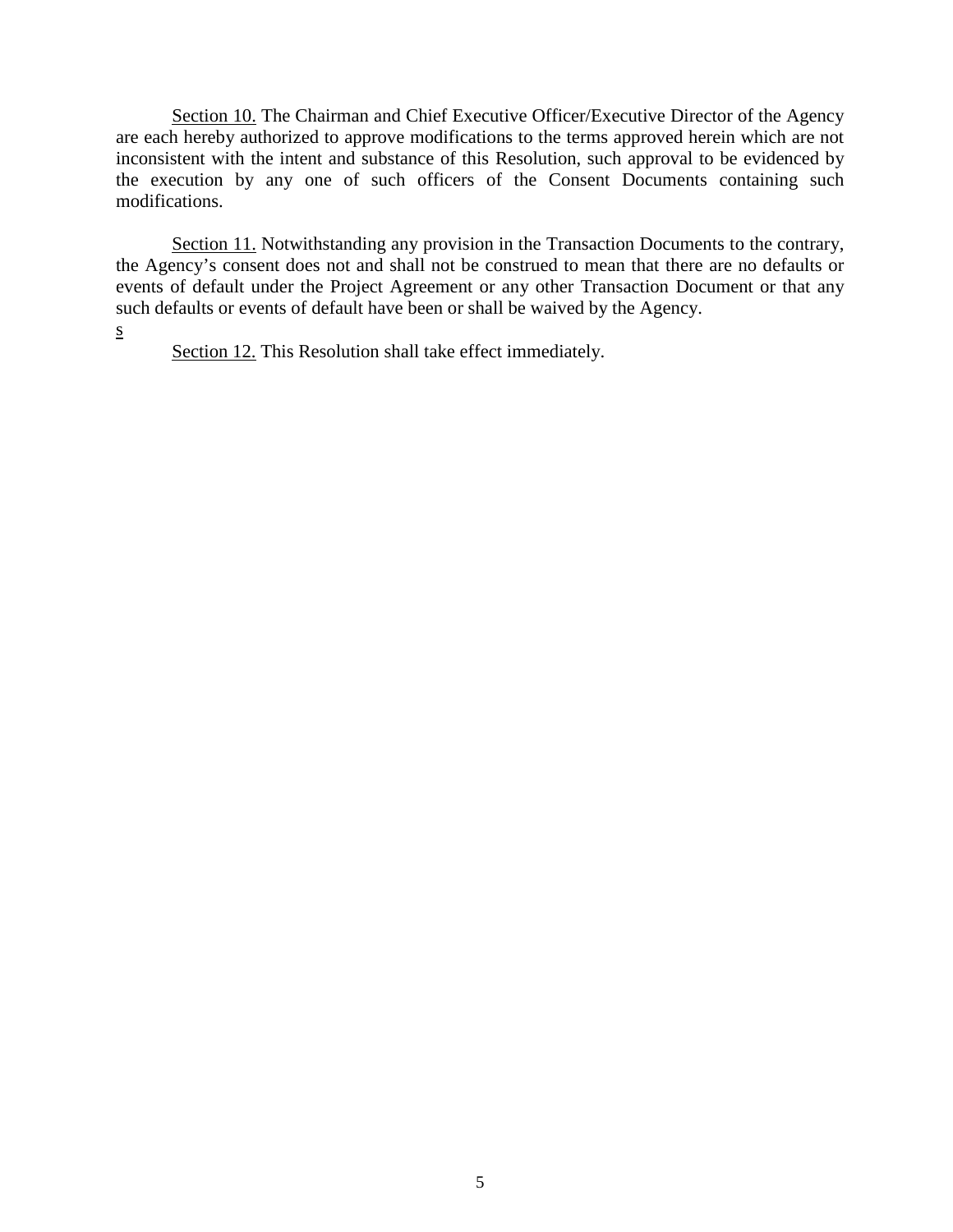The question of the adoption of the foregoing Resolution was duly put to a vote on roll call, which resulted as follows:

| <b>Richard Kessel</b>   | <b>VOTING</b> | AYE        |
|-------------------------|---------------|------------|
| Lewis M. Warren         | <b>VOTING</b> | <b>AYE</b> |
| <b>Anthony Simon</b>    | <b>VOTING</b> | <b>AYE</b> |
| <b>Timothy Williams</b> | <b>VOTING</b> | <b>AYE</b> |
| Chris Fusco             | <b>VOTING</b> | <b>AYE</b> |
| Amy Flores              | <b>VOTING</b> | <b>AYE</b> |
| John Coumatos           | <b>VOTING</b> | AYE.       |

The foregoing Resolution was thereupon declared duly adopted. .